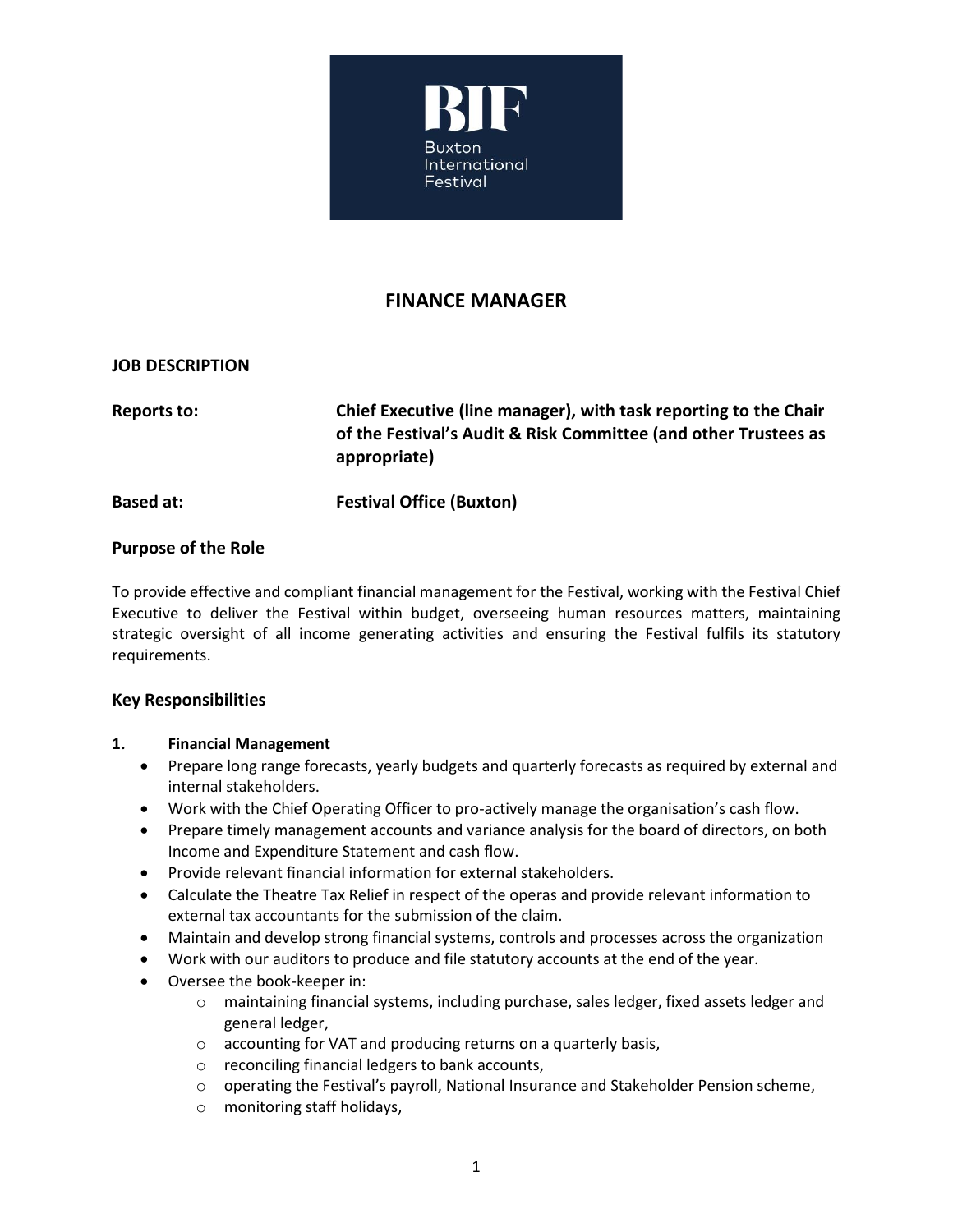

- o performing year end tasks,
- o preparing end of month and end of year reporting packs, and
- $\circ$  providing financial information as needed to the Office Manager in respect of insurance renewal and gift aid tax claim.

#### **2. Strategy and Income generation**

- Maintain a strategic overview of the Festival's income generation activities in line with the Festival's Business plan.
- Monitor all fundraising activities for the Buxton International Festival, Buxton Festival Foundation and the Friends of Buxton Festival.
- Assist the Chief Executive with the strategic development of the organisation, including the preparation of appropriate business plans and financial forecasts.
- Work with the Chief Executive, leading the Festival's approach to Risk Management.
- Work with the Development Director to develop bids to potential funders.

#### **3. Human Resources**

- Help the Chief Executive preparing contracts of employment for new appointees and providing advice with respect to the Festival's Terms and Conditions.
- Ensure the organization complies with legal requirements in respect of Employment Law.

#### **4. Governance**

- Assist with the preparation of meeting papers for the Board of Trustees and various subcommittees together with the Administrator.
- Ensure compliance with the various legal requirements for charities and registered companies.
- Ensure the Festival fulfils all other statutory requirements
- Ensure that all Festival policies are maintained, working together with the Chief Executive and Company Secretary

#### **5. Other**

- Make an active contribution to team-wide goals and activities that form part of the successful development of Buxton International Festival as an organization.
- Provide support at events during the Festival and throughout the year as required.
- Attend meetings of the Board and sub-committees as required.
- Any other reasonable duties commensurate with this role's skills and responsibilities, as requested and directed by the Chief Executive.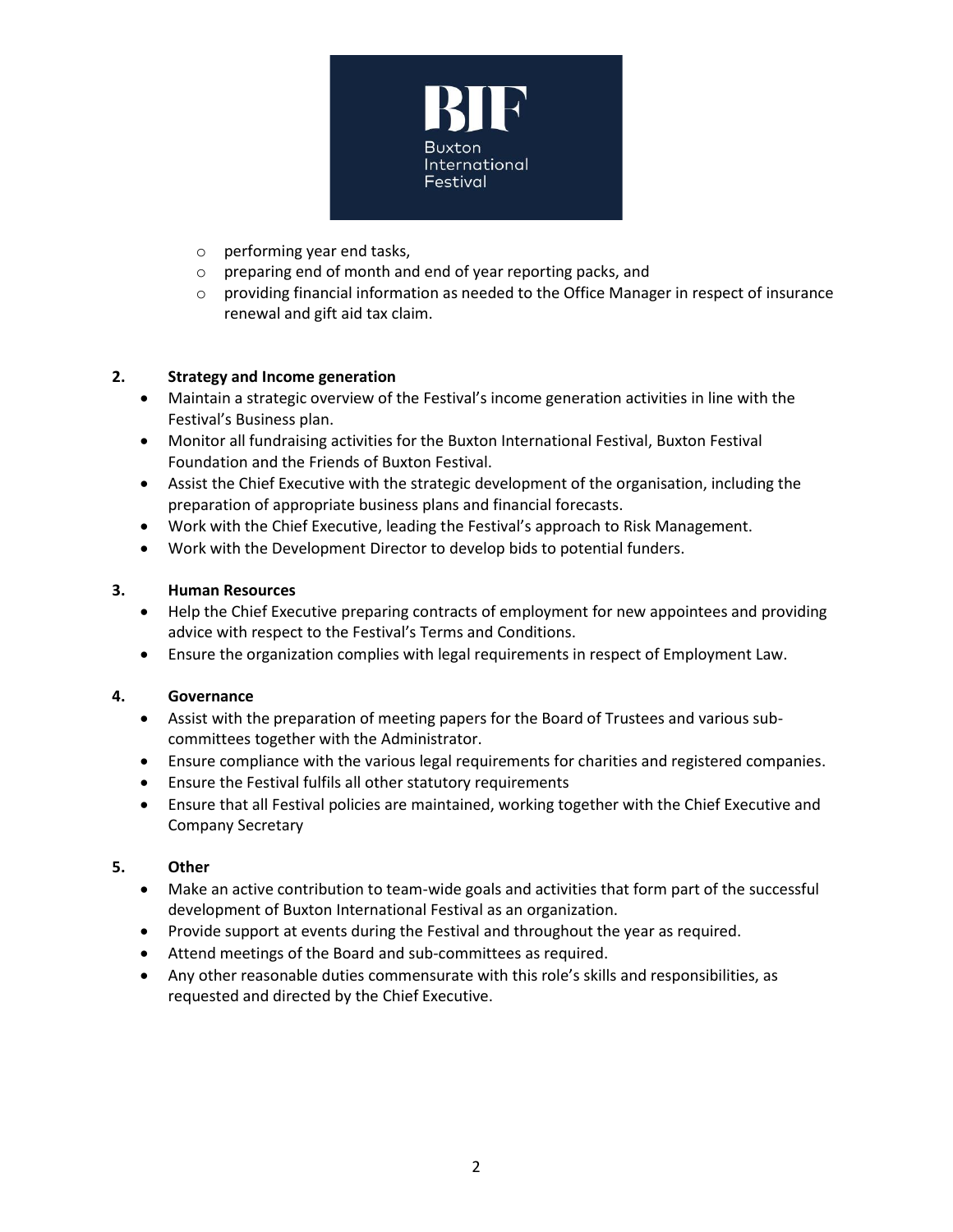

# **FINANCE MANAGER**

## **PERSON SPECIFICATION**

|                                                                                      | Essential            | Desirable |
|--------------------------------------------------------------------------------------|----------------------|-----------|
| <b>QUALIFICATIONS</b>                                                                |                      |           |
| Part-qualified accounting technician qualification (AAT or similar) OR Qualified By  |                      |           |
| Experience to equivalent level                                                       | ✓                    |           |
| Degree in business management or a business-related subject                          |                      | ✓         |
| <b>EXPERIENCE</b>                                                                    |                      |           |
| Significant experience at management level within a similar role                     | ✓                    |           |
| Extensive experience in using Sage Instant software (or similar) to P&L and Balance  |                      |           |
| Sheet to Audit                                                                       | $\checkmark$         |           |
| Provision of management accounting against forecasts                                 | $\checkmark$         |           |
| Operation of a payroll system, including month and year-end procedures               | $\checkmark$         |           |
| Experience of effective budget management across multiple budgets                    | $\blacktriangledown$ |           |
| Developing, implementing and monitoring effective financial and management           |                      |           |
| systems and procedures                                                               |                      |           |
| Experience of cost accounting/job costing for multiple projects                      |                      | ✓         |
| Experience of contracting and monitoring business activities                         |                      | ✓         |
| Previous experience of Health and Safety policies, procedures and practices          |                      |           |
| <b>ADDITIONAL KNOWLEDGE</b>                                                          |                      |           |
| Up-to-date understanding of Gift Aid and charitable statutory reporting requirements | ✓                    |           |
| Comprehensive understanding of VAT as applied to charitable bodies                   |                      | ✓         |
| Up-to-date overview of human resource practices, policies and procedures             | ✓                    |           |
| Broad knowledge and enthusiasm for the arts                                          |                      | ✓         |
| <b>SKILLS &amp; ABILITIES</b>                                                        |                      |           |
| Excellent organisational and administrative skills, including attention to detail    | ✓                    |           |
| Proven ability to keep to deadlines and prioritise a large workload                  | $\checkmark$         |           |
| Excellent communication skills, both written and verbal                              | $\checkmark$         |           |
| Ability to formulate and implement policies, ensuring they are kept up-to-date       | ✓                    |           |
| Excellent IT skills including advance knowledge of MS Word, Excel and Sage           | ✓                    |           |
| Ability to take the lead for the legal requirements of a small charity               | ✓                    |           |
| Ability to act as an engaging and enthusiastic public representative of the Festival | $\checkmark$         |           |
| <b>ATTRIBUTES</b>                                                                    |                      |           |
| Professional and friendly demeanor                                                   | ✓                    |           |
| Creative thinker and problem solver                                                  | ✓                    |           |
| Flexible and positive attitude when working to tight deadlines                       | ✓                    |           |
| Confident and diplomatic approach to supporting people within a high pressure        |                      |           |
| environment                                                                          | ✓                    |           |